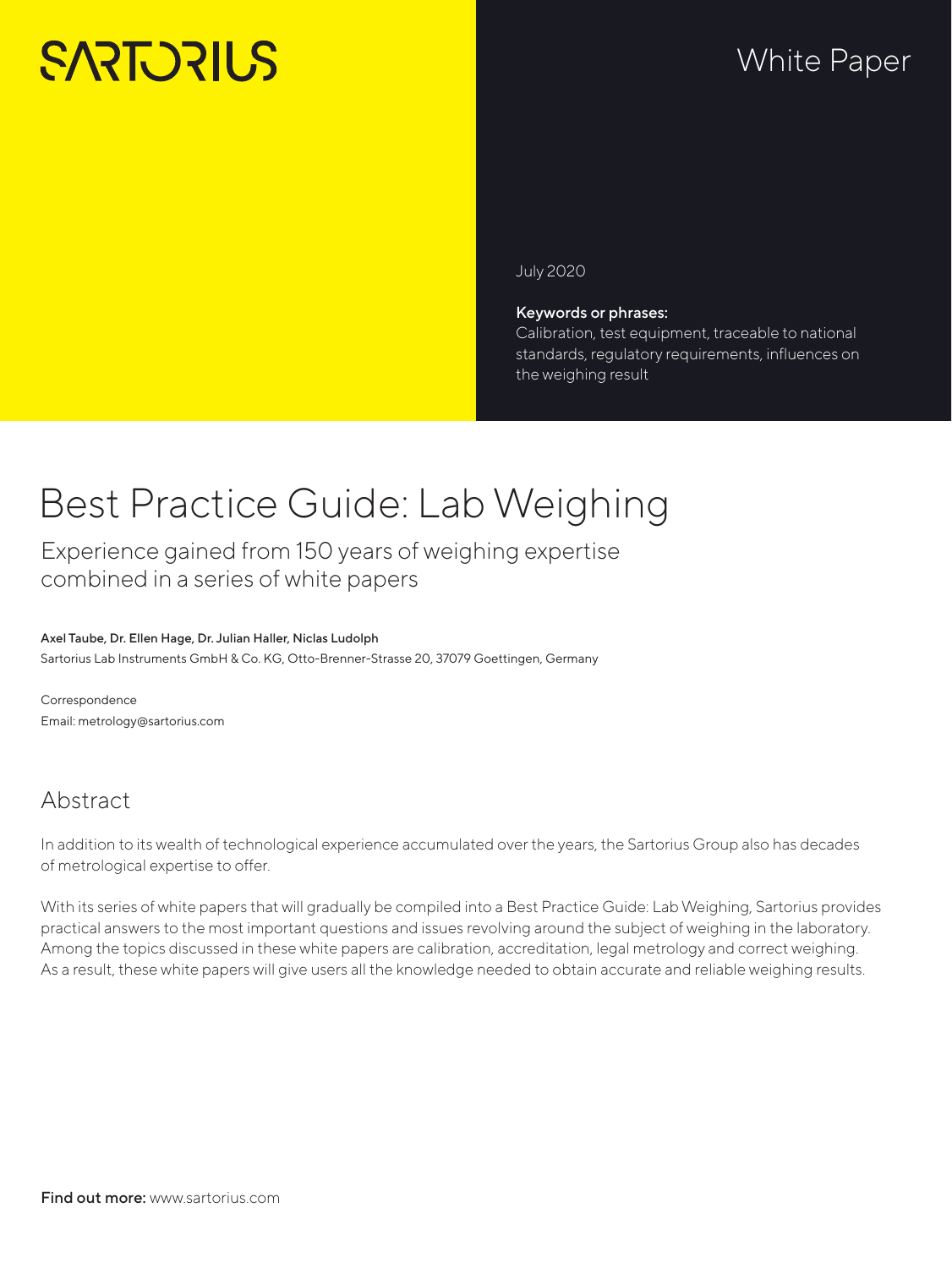## Best Practice Guide: Lab Weighing

- What do I need to be aware of when I use laboratory<br>balances?<br>- How often should balances be checked and calibrated? balances?
- 
- How do I interpret a calibration certificate correctly?
- What is the advantage of an accredited service provider?
- What is the advantage of an accredited service provider?<br>■ How can I be sure that my equipment will pass the next  $\bullet$  How can I be sure that my equipment will pass the next quality audit? quality audit?
- Which requirements are placed on instruments used in legal metrology?
- Which tolerance requirements should my balances comply with?
- What are meaningful minimum sample weights or the starting points of operating ranges?
- What do I need to consider to meet the requirements of auditors on balances?

Users in pharmaceutical laboratories, for example, encounter these and other questions in their daily work with laboratory balances. In many laboratories, weighing is one of the most frequent, critical and time-consuming tasks. Although weighing is only one of many steps in most applications, potential errors can be propagated throughout the entire analytical chain and put quality, consumer safety and productivity at risk.

For this reason, the accuracy and reproducibility of weighing results are playing an increasingly important role, not only in the pharmaceutical and regulated industries. Ultimately, the trustworthiness of the measurement values determines whether laboratory results are accepted, intermediate products need to be rejected and whether final products can be released. Only reliable weighing results lead to correct decisions and allow processes to be carried out reproducibly.

Ever since the company was founded in 1870 and manufactured the world's first short-beam analytical balances, Sartorius balances have been known worldwide for their quality and reliability. In the 150 years of the Sartorius Group's history, the company not only has accumulated the most comprehensive technological experience, but has also been involved for many decades in national and international committees and working groups, thus playing a significant part in drafting and defining metrological regulations, guidelines and standards. Beyond this, in many countries Sartorius operates ISO/IEC 17025 and ISO/IEC 17020 accredited calibration laboratories and inspection bodies that permit the company to issue accredited calibration certificates and perform legal metrology activities.

With a series of white papers that will gradually be compiled into a Best Practice Guide: Lab Weighing, Sartorius aims to answer the most important metrological questions and issues revolving around the subject of weighing in the laboratory under practical aspects.

#### The Correct Way to Use Laboratory Balances and to Handle Samples

Today, lab balances have been perfected to such an extent that the smallest sample quantities can be weighed quickly, easily and with highly reliable results. Yet weighing still remains a critical process that is influenced by the ambient conditions at the location of installation, laboratory personnel, and by other physical effects. The most important influence factors that can affect weighing results as well as the basic rules for using laboratory balances are provided in the Sartorius White Paper on the Correct Way to Use Laboratory Balances and to Handle Samples (1).

#### Calibration

A decisive factor for ensuring the reliability and acceptance of measurement results is calibration of all measuring and test equipment. Besides routine testing by the user, traceable calibration plays a crucial role in quality management systems. Several Sartorius white papers describe the correct choice of test and calibration intervals (2), the advantages of calibration by an ISO/IEC 17025 accredited laboratory (3), practical interpretation of the calibration result (4), the subject of measurement uncertainty, and the Euramet Guidelines on the Calibration of Non-Automatic Weighing Instruments (Euramet cg-18) (5). In addition, a further Sartorius white paper on test reports describes how balances are tested in comparison to manufacturer or customer tolerances (6).

#### Test Equipment

Apart from how to choose suitable calibration intervals, selecting and handling test weights used in calibration have repeatedly raised many question marks, which are likewise answered in a Sartorius white paper (7).

#### Regulatory Requirements

In many applications, laboratory balances are subject to compliance with further requirements, such as those in legal metrology or those stipulated by pharmacopeias. Several Sartorius white papers explain these requirements, such as those based on legal metrology (8) and those stemming from the United States Pharmacopeia (USP) (9). As the subject of minimum sample weight repeatedly plays a role in the various regulations, Sartorius provides a separate white paper describing and contrasting the various concepts for minimum weight (10).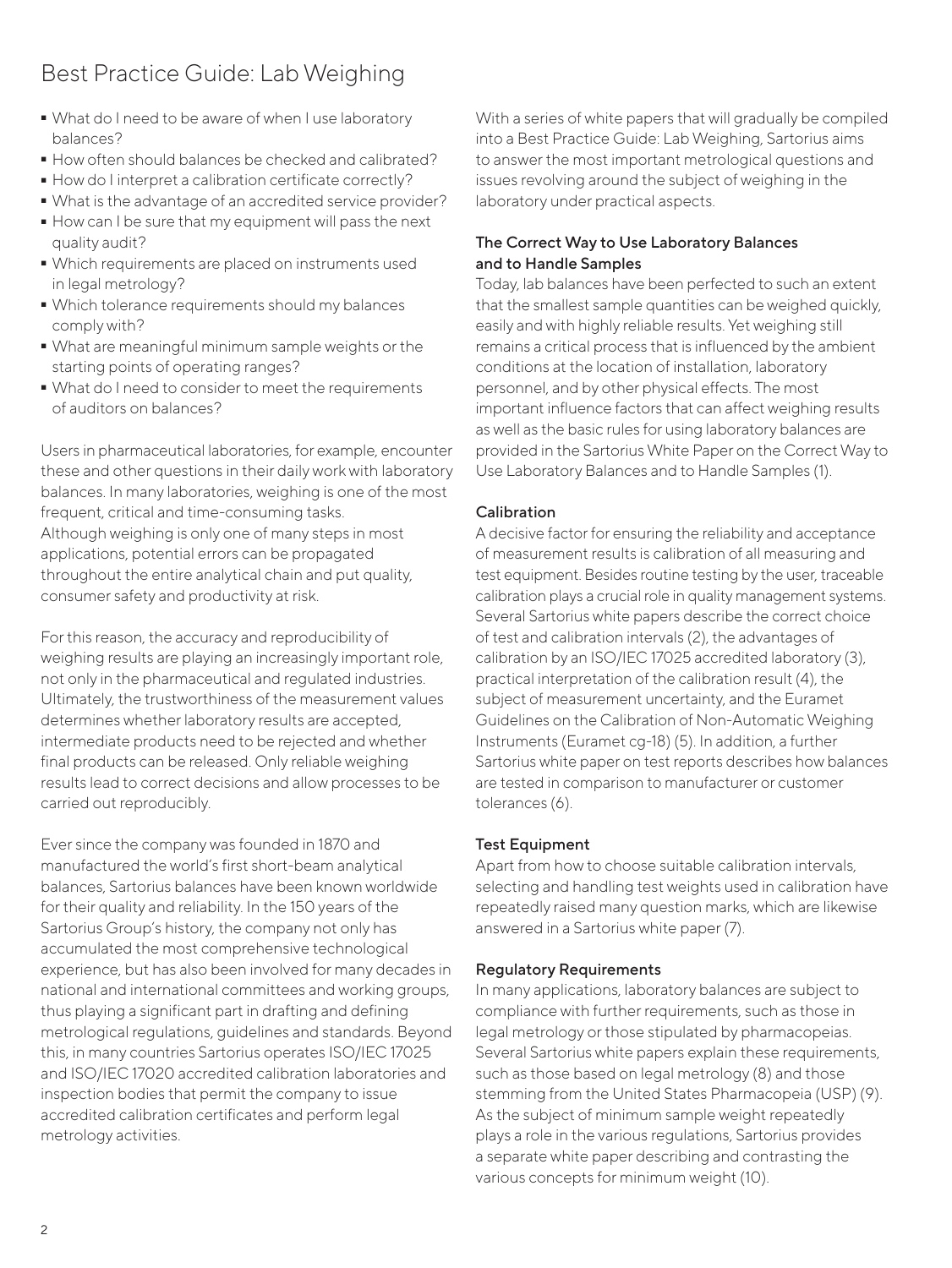#### Glossary

This collection of white papers is supplemented by a glossary (11) that explains the most important terms used in weighing and metrology.



Figure 1: Diagram showing the prerequisites that need to be met to obtain reliable weight measurement values.

### Literature

- 1. Sartorius White Paper: Reliable Weighing Results, (The Correct Way to Use Laboratory Balances and to Handle Samples), 2020.
- 2. Sartorius White Paper: Test Intervals and Tolerances (How are test intervals and tolerances defined in a practical and risk-based manner?), 2020 (planned publication).
- 3. Sartorius White Paper: Calibration Certificates Issued by Accredited Service Providers (What advantage does our accreditation offer to users?), 2020 (planned publication).
- 4. Sartorius White Paper: Calibration Certificate According to EURAMET cg-18 (Understanding calibration certificates and applying the results in practice), 2020 (planned publication).
- 5. Sartorius White Paper: EURAMET cg-18 Guidelines on the Calibration of Non-Automatic Weighing Instruments Guidelines (Requirements, options and [implementation of these guidelines by Sartorius\), 2020](https://www.sartorius.com/en/services/instrument-service/best-practice-guide-metrology-resources)  (planned publication).
- 6. Sartorius White Paper: The Sartorius Test Report for Balances (Tests comparing weighing results to manufacturer or customer tolerances), 2020 (planned publication).
- 7. Sartorius White Paper: Handling Test Weights (Meaningful selection and correct handling of weights), 2020 (planned publication).
- 8. Sartorius White Paper: Weighing in Legal Metrology (Use and testing of laboratory balances in legally regulated environments), 2020.
- 9. Sartorius White Paper: Weighing in Regulated Pharmaceutical Environments (Chapters 41 and 1251 of the U.S. Pharmacopeia and Chapter 2.1.7 of the EU Pharmacopeia), 2020 (planned publication).
- 10. [Sartorius White Paper: Minimum Weights According to](https://www.sartorius.com/en/services/instrument-service/best-practice-guide-metrology-resources)  USP <41>, OIML R76 and EURAMET cg-18 (How high does a minimum sample weight need to be to obtain reliable weighing results?), 2020.
- 11. Sartorius White Paper: Glossary and Terminology (Weighing terms briefly explained), 2020 (planned publication).